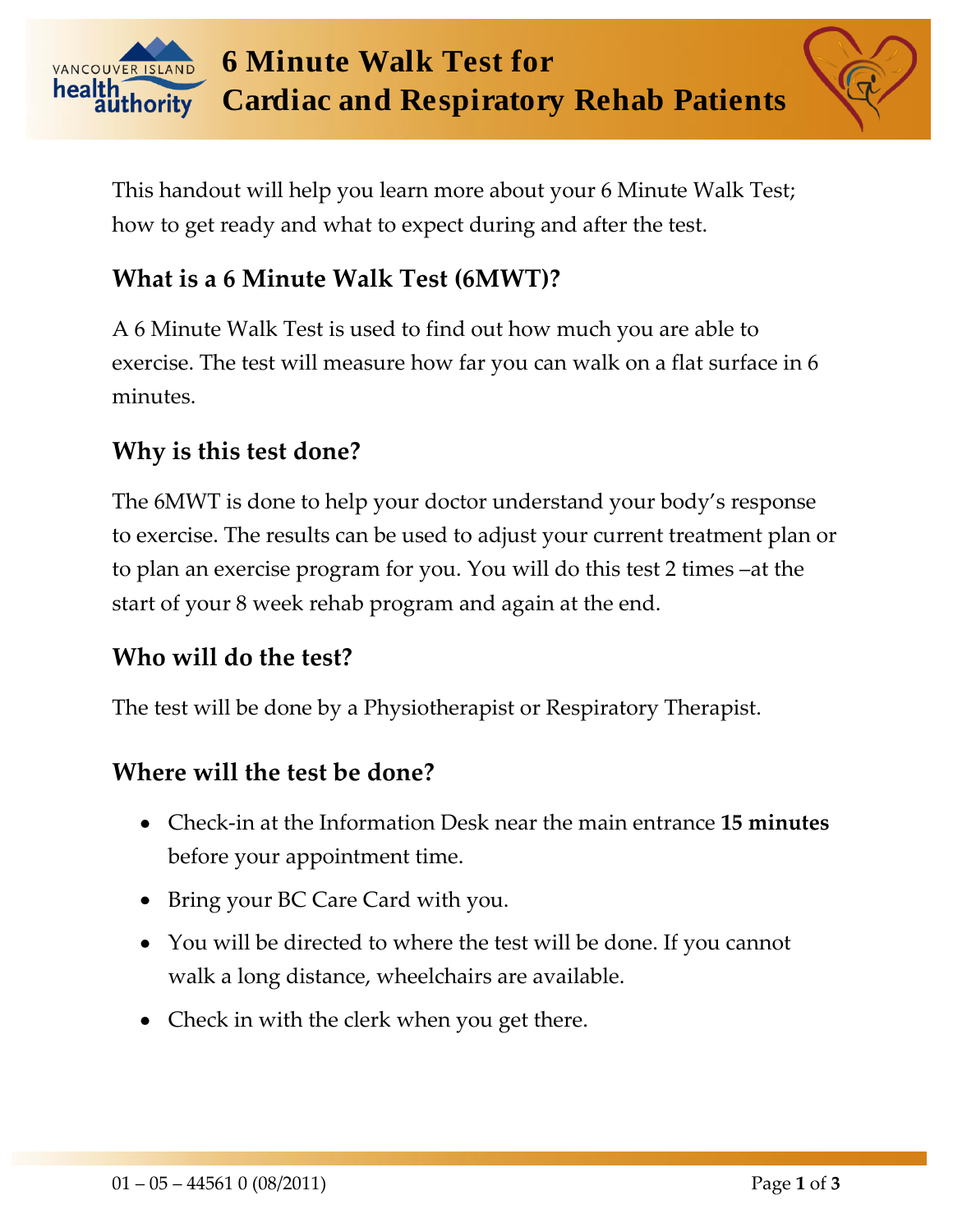## **How long will the test take?**

30 minutes.

## **Are there any risks with this test?**

There are few risks to this test. This is because you will decide how fast you walk depending on your ability. Changes in blood pressure, heart rate, and fainting can happen, and in very rare cases, heart attack or stroke. Trained staff and emergency equipment are available if any of these things happen.

## **How do I get ready for the test?**

- Wear comfortable clothing and walking shoes. Avoid restrictive clothing.
- Use your usual walking aids during the test (cane, walker, oxygen etc.).
- Take your medications as usual unless your doctor tells you otherwise.
- Eat a light meal before early morning or early afternoon tests.
- Avoid caffeine, alcohol and nicotine within 3 hours of the test.
- Avoid heavy exercise within 2 hours of the test.

# **Where will I park?**

Park in any visitor parking at the location of your test.

#### **How is the test done?**

• Someone will be with you at all times during the test. You will be told what to do and how to do it right.